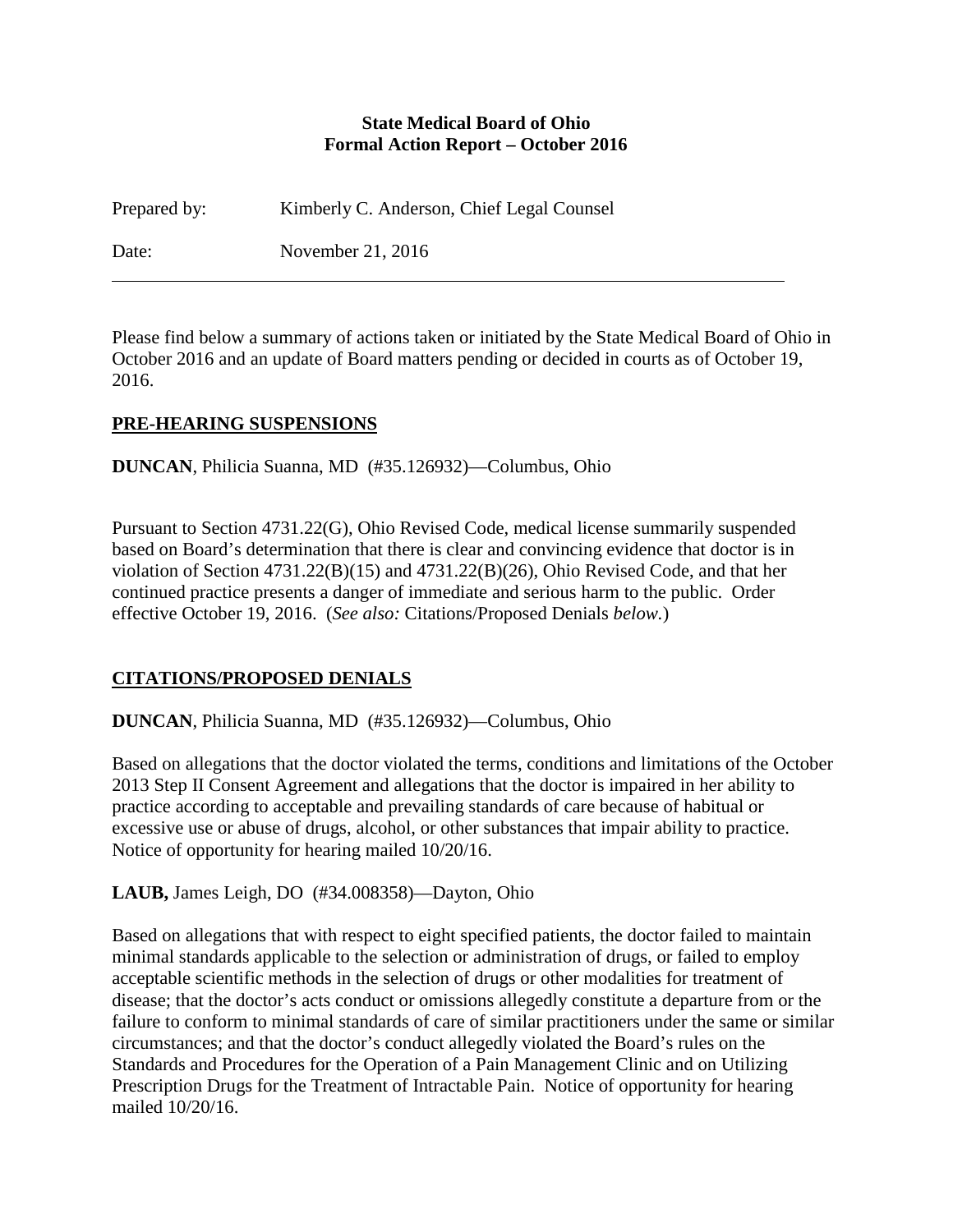### **XIONG**, Yi, DO (#58.007571)—Cincinnati, Ohio

Based on prior action by the Oklahoma Board of Nursing which reprimanded the doctor's nursing license and ordered completion of courses on Nursing Jurisprudence, Critical Thinking, Nursing Documentation and the Roles and Responsibilities of the Registered Nurse and imposed an administrative penalty. Notice of opportunity for hearing mailed 10/20/16.

# **FINAL ORDERS**

**DAUGHERTY**, III, Joseph Franklin, MD (#35.039319)--Park Hills, Kentucky

Certificate to practice medicine and surgery fined in the amount of \$10,000 and permanently revoked. Based on prior action of the Kentucky Board of Medical Licensure which temporarily restricted the doctor's license to practice and based upon the violation of the terms and conditions of the doctor's 12/12/12 Consent Agreement with the Board. Order effective 10/28/16.

**EPSTEIN**, Donald Leslie, MD (#35.040595)--Pepper Pike, Ohio

Certificate to practice medicine and surgery permanently limited and restricted such that doctor shall not practice in a critical care or emergency care setting; doctor shall not practice medicine in a hospital inpatient setting or perform pulmonary medicine procedures without supervision of a qualified physician and doctor's work hours shall not exceed eight hours per day or five days per week. Doctor's certificate to practice medicine and surgery also subject to probationary terms, conditions and limitations for as long as doctor practices medicine in Ohio or as otherwise determined by the Board. Based on the finding that the doctor is unable to practice according to acceptable and prevailing standards of care without appropriate treatment, monitoring or supervision by reason of mental or physical illness. Order effective 10/20/16.

**HAHN**, Jerry Mitchel, MD (#35.054197)--Yellow Spring, West Virginia

Application for restoration of license to practice medicine and surgery denied. Based on prior action by the West Virginia Board of Medicine which reprimanded the doctor's license to practice medicine based upon his failure to properly maintain and retain medical records. Also based on the finding that the doctor made false, fraudulent, deceptive or misleading statements in the solicitation of or advertising for patients; in relation to the practice of medicine and surgery and in securing or attempting to secure any certificate to practice issued by the Board and based upon the finding that doctor failed to cooperate in an investigation conducted by the Board. Order effective 10/20/16.

**MABE,** III, James Austin, PA (#50.001905RX)--Florence, Kentucky

License to practice as physician assistant fined in the amount of \$5000 and permanently revoked. Based on the finding that the physician assistant's certification with the National Commission on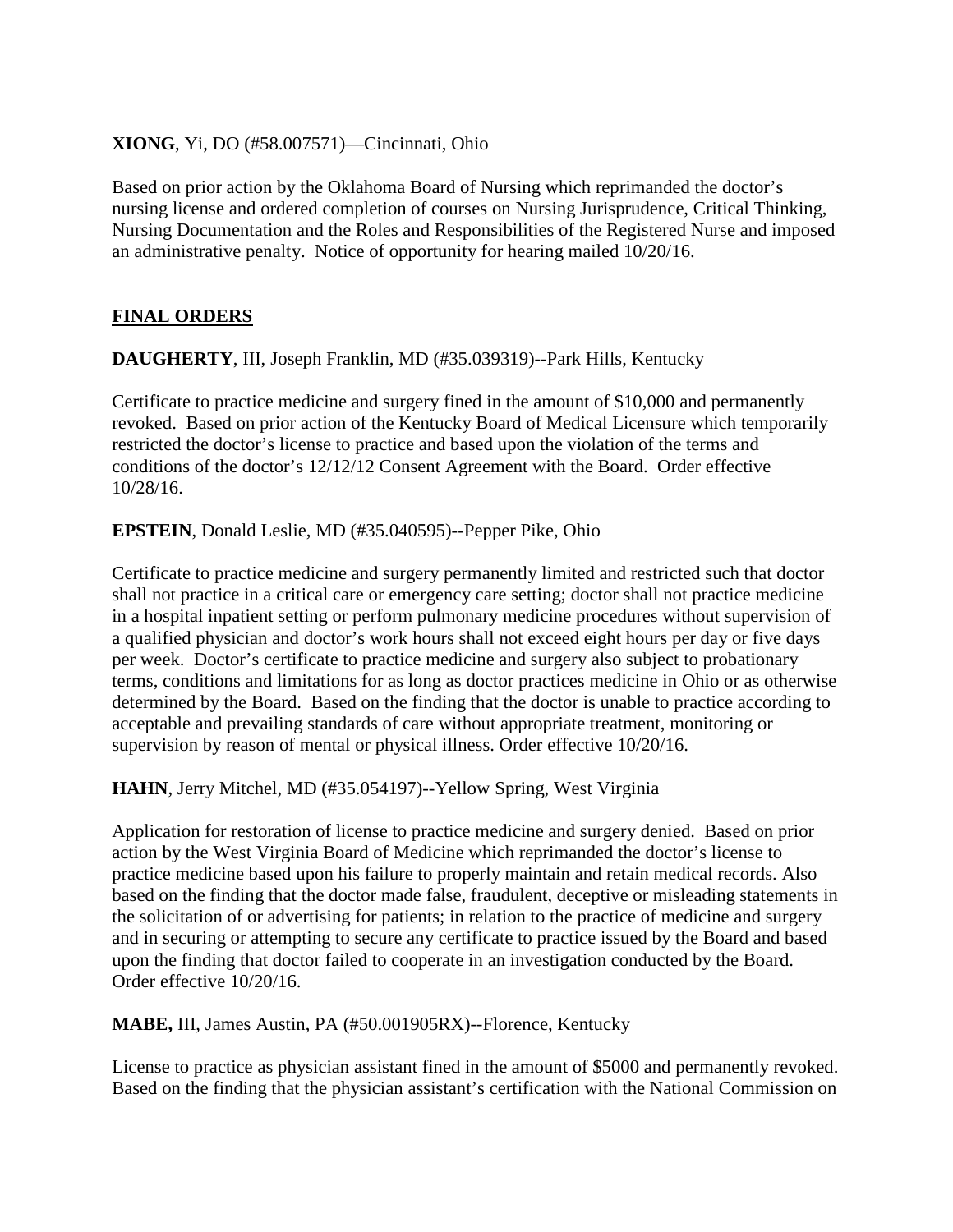Certification of Physician Assistants expired, that the physician assistant failed to comply with the Board's laws and rules with respect to renewing a certificate of registration, and that the physician assistant made a false, fraudulent, deceptive or misleading statement in securing or attempting to secure a license to practice as a physician assistant. Order effective 10/28/16.

# **MOORE**, III, John Pease, MD (#35.069259)—Dayton, Ohio

Certificate to practice medicine and surgery permanently revoked. Based on conviction in the Greene County Court of Common Pleas of four felony counts of Trafficking in Drugs, one felony count of Medicaid Fraud, one felony count of Theft, and one felony count of Permitting Drug Abuse and based on finding that those events constituted selling, giving away, personally furnishing, prescribing, or administering drugs for other than legal and legitimate therapeutic purposes or a plea of guilty to, a judicial finding of guilt of, or a judicial finding of eligibility for intervention in lieu of conviction of, a violation for any federal or state law regulating the possession, distribution, or use of any drug. Order effective 10/20/16.

# **VOLUNTARY SURRENDERS/RETIREMENTS/WITHDRAWALS**

**KORBY**, Gordon J., DO (#34.006814)—Columbus, Ohio

Permanent revocation of certificate to practice osteopathic medicine and surgery authorized by doctor in lieu of further formal disciplinary proceedings pursuant to Sections 4731.22(B)(20), Ohio Revised Code to wit: Chapter 4731-26, Ohio Administrative Code, Section 4731.22(B)(5) and Section 4731.22(B)(34), Ohio Revised Code. Agreement effective 10/19/16.

# **CONSENT AGREEMENTS**

**DHILLON**, Jagprit Singh, MD (#35.070181)—Brecksville, Ohio

Certificate to practice medicine and surgery reinstated subject to probationary terms, conditions and limitations for at least five years. Based on doctor having completed all requirements for reinstatement of license pursuant to the terms of a July 2016 consent agreement. Agreement effective 10/19/16.

**HISSONG**, Mitchum Allen, MT (#33.016542)—Caledonia, Ohio

License to practice massage therapy suspended at least until June 6, 2017, subject to interim monitoring conditions and conditions for reinstatement established, including requirement that massage therapist enter into a subsequent consent agreement incorporating probationary terms, conditions and limitations as determined by the Board. Based on massage therapist's admission that he violated the March 9, 2016 consent agreement and that he is impaired in his ability to practice massage therapy in accordance with acceptable and prevailing standards of care because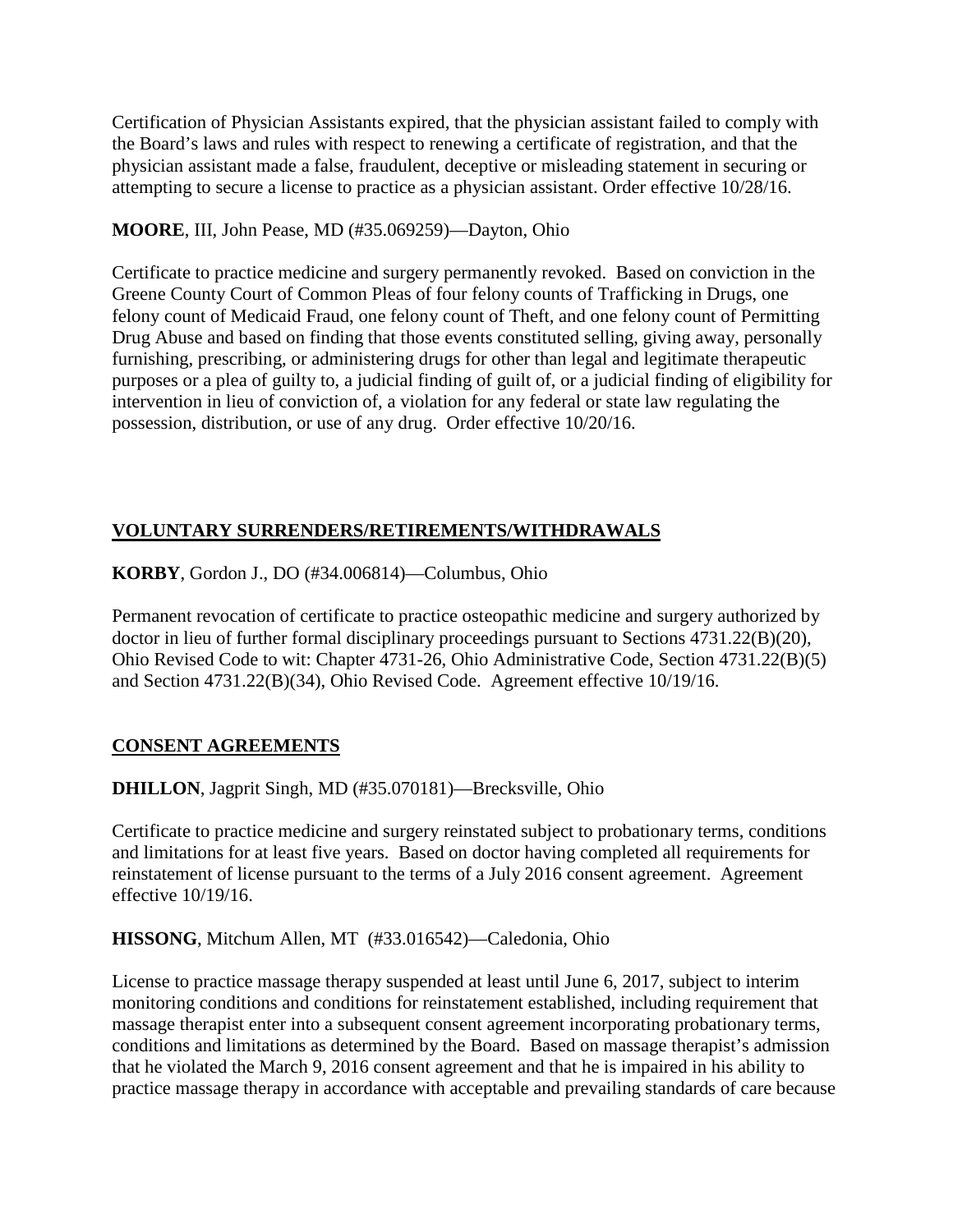of habitual or excessive use or abuse of drugs, alcohol, or other substances that impair ability to practice. Also based on massage therapist's admission that his conduct constituted a departure from or the failure to conform to minimal standards of care of similar practitioners under the same or similar circumstance and violation of Rule 4731-26-02, Ohio Administrative Code prohibiting sexual misconduct as set forth in the March 9, 2016 consent agreement. Agreement effective 10/19/16.

# **PALOSKI**, William George, DO (#34.002293)—Canfield, Ohio

License to practice medicine and surgery limited so that doctor shall not prescribe, order, administer, dispense or personally furnish any controlled substance until doctor completes a controlled substance prescribing course approved by the Board. License also subject to probationary terms, conditions and limitations for at least three years. Based on doctor's settlement agreement with the Ohio Board of Pharmacy regarding the terminal distributor of dangers drug license of BEM Medical Arts Center for which doctor was the responsible person. Agreement effective 10/19/16.

# **WELSH,** Frank, MD (#35.040107)—Cincinnati, Ohio

License to practice medicine and surgery reprimanded and subject to probationary terms, conditions and limitations for at least one year. Based on doctor's admission that with respect to four specified patients in and around January 2015, his acts, conduct or omissions constituted a felony, Complicity and Practicing Medicine without a Certificate. Agreement effective 10/19/16.

# **PROBATIONARY REQUESTS AND MODIFICATIONS**

**BANGERT**, Michael Theodore, MD (#35.123521)—Troy, Ohio

Doctor's request for approval of psychiatrists for reinstatement assessments granted by vote of the Board on 10/19/16.

**BIERER**, Craig Lindsey, DO (#34.008396)—Oxford, Ohio

Doctor's request for approval of treating psychiatrist granted by vote of the Board on 10/19/16.

**CROUSE,** Micah Shawn, MD (#35.093481)—Lexington, Ohio

Doctor's request for approval of monitoring physician and for discontinuation of chart review requirement granted by vote of the Board on 10/19/16.

**DIAMANTIS**, Nicholas Constantine, MD (#35.069292)--Bratenahl Village, Ohio

Doctor's request for approval of personal and professional ethics course and medical recordkeeping course granted by vote of the Board on 10/19/16.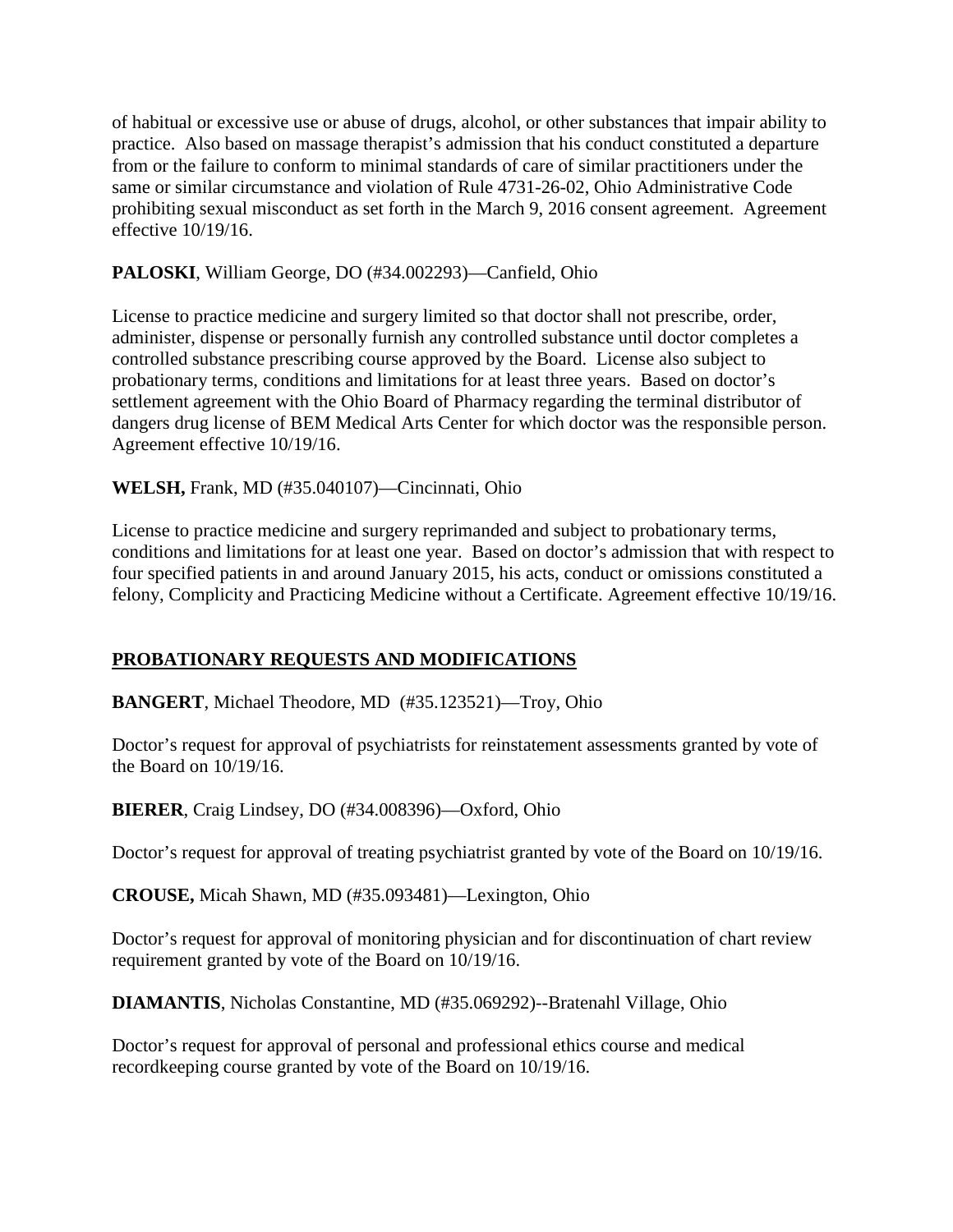**HELLESEN**, Emily Koch, MT (#33.019705)--Shaker Heights, Ohio

Massage therapist's request for approval of ethics course granted by vote of the Board on 10/19/16.

**PARKER,** Gregory Allan, MD (#35.058477)—Hamilton, Ohio

Doctor's request for approval of psychiatrist to conduct return to work assessment granted by vote of the Board on 10/19/16.

**TATRO**, Michael Todd, MD (#35.081291)--Lower Salem, Ohio

Doctor's request for approval of monitoring physician granted by vote of the Board on 10/19/16. Frequency and number of charts to be reviewed by monitor established.

**VELIGANDLA**, Himachala Rao, MD (#35.087893)--Prestonsburg, Kentucky

Doctor's request for approval to make personal appearances via electronic means granted by vote of the Board on 10/19/16.

### **PROBATION TERMINATED**

**BOUTROS**, Mounir, MD (#35.062133)—Sylvania, Ohio

Doctor's request for release from the terms of the 10/8/14 Board Order granted by vote of the Board on 10/19/16. Effective 10/30/16.

**HARRIS,** Matthew Reid, DO (#34.008347)—Westerville, Ohio

Doctor's request for release from the terms of the 8/12/2009 Board Order as modified by the 2/3/15 Board Order granted by vote of the Board on 10/19/16. Effective immediately.

**TURNER**, Robert C., MD (#35.037925)—Columbus, Ohio

Doctor's request for release from the terms of the 10/9/13 Consent Agreement granted by vote of the Board on 10/19/16. Effective immediately.

**ULMER**, Chad Winfield, MD (#35.092791)—Columbus, Ohio

Doctor's request for release from the terms of the 4/8/15 Board Order granted by vote of the Board on 10/19/16. Effective immediately.

# **LICENSE REINSTATED**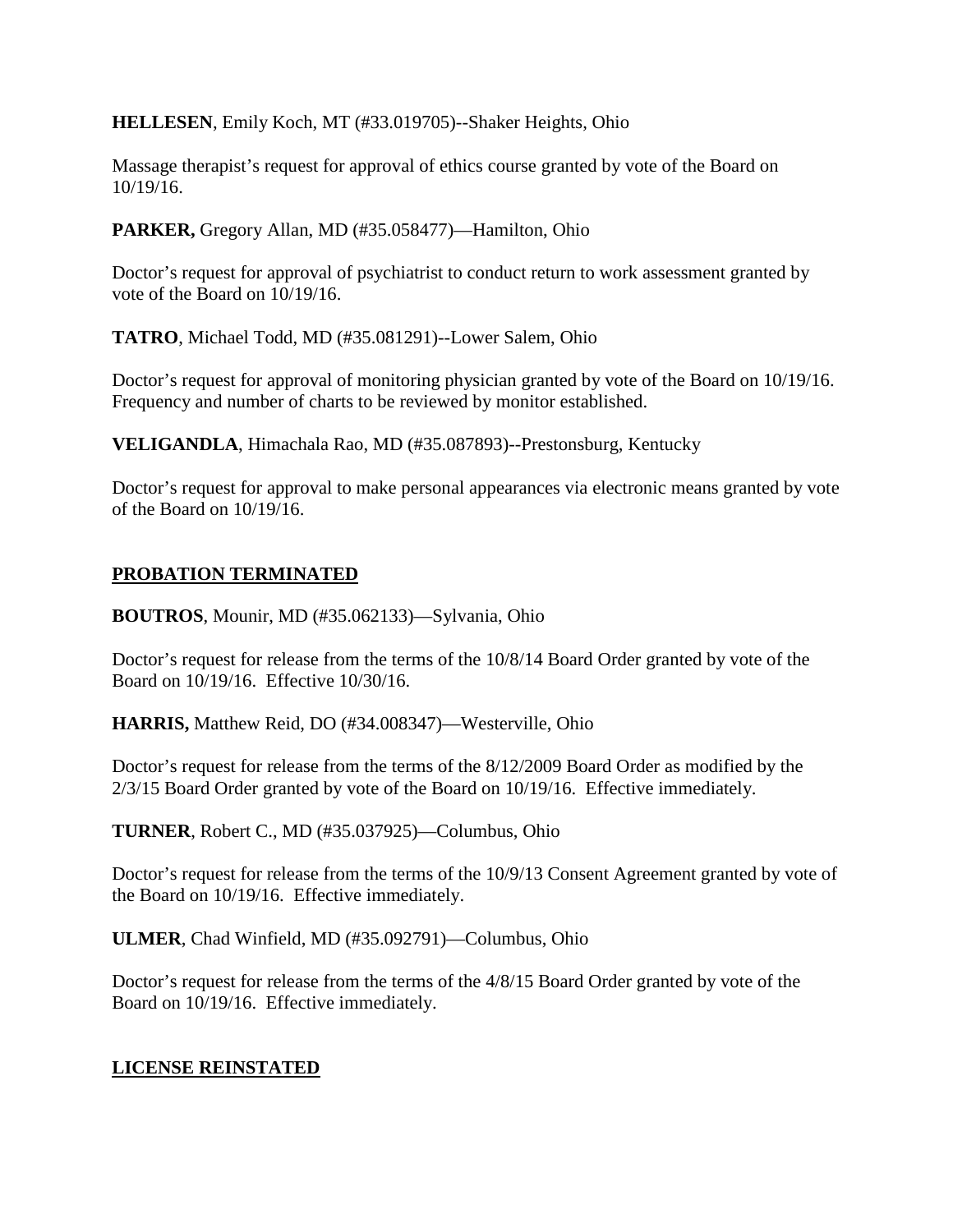### **FRYMAN**, Ryan Steven, DO (#34.008473)—Galena, Ohio

Doctor's request for reinstatement of license to practice osteopathic medicine and surgery granted by vote of the Board on 10/19/16 subject to terms and conditions established by the 8/10/16 Board Order. Effective 10/19/16.

### **NON-DISCIPLINARY ORDERS**

**DARRAH,** Casey Dave, MD (#35.127592)—Toledo, Ohio

Medical license subject to probationary terms, conditions and limitations for a period of at least one year. Based on doctor's completion of the equivalent of twelve months of graduate medical education. Agreement effective 10/19/16.

# **COURT ACTIONS**

**EDMANDS**, Christopher James, D.O. (D.O. Applicant) – Parkersburg, West Virginia

By Decision and Judgement Entry of the Franklin County Court of Common Pleas dated 9/21/2016, the Board's 5/14/14 Board Order permanently denying doctor's application to practice osteopathic medicine and surgery affirmed.

**FLYNN**, Freeda J., M.D. (#35.066409)--St. Clairsville, Ohio

By Decision and Judgment Entry dated 9/22/16, the Court of Appeals of Ohio, Tenth Appellate District affirmed the decision of the Franklin County Court of Common Pleas upholding the 5/13/15 Board Order.

**KUMAR**, Kush, MD (#35.091102)--Dublin, Georgia

Notice of appeal of the 9/14/16 Board Order filed with the Franklin County Court of Common Pleas on 9/29/16.

**PERSAUD**, Harry, MD (#35.056175)—Westlake, Ohio

Notice of Appeal of the 7/13/16 Board Order and Request for Suspension of Order filed with the Franklin County Court of Common Pleas on 10/6/16.

**RORICK,** Marvin Horton III, MD (#35.052318)—Cincinnati, Ohio

By Decision and Judgment Entry on 9/30/16, Court of Appeals of Ohio, Tenth Appellate District affirmed the decision of the Franklin County Court of Common Pleas which upheld the 9/9/15 Board Order.

**URADU**, Onyinyechi Rose, MD (#35.088677)--Russell, Kentucky